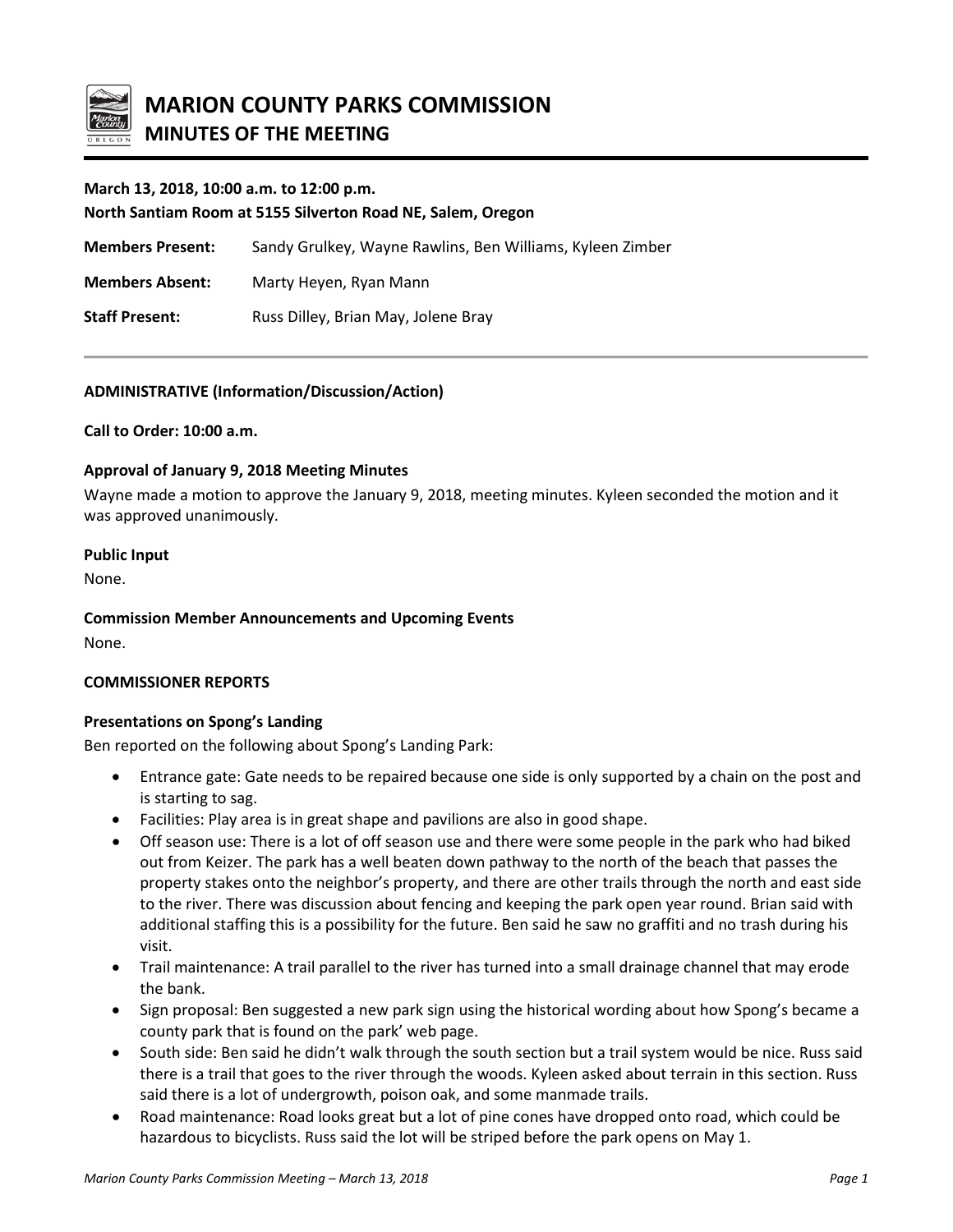Sandy gave a report on Scotts Mills and Labish parks:

- Labish
	- **Labish Village Park is one acre park.**
	- Community contacts: Sandy met a neighbor of Labish Park whose child wants to volunteer to help the park. A lot of the neighborhood children go into Keizer to visit city parks. Sandy said the neighbors have a community meeting every month and the next meeting agenda is on a water well issue so may attend a future meeting.
	- Labish facilities: The new playground equipment doesn't have a swing. Neighbors would like a covered area and neighborhood children would like an area to their ride bikes. Russ said he ordered another picnic table and bench and they are being installed. Brian asked if it would be better to have more picnic tables or a BMX trail if that's the preferred use. Kyleen said the person who created the BMX trails at Rogers Wayside is a good source if we decide to develop BMX trails.
	- Parking: Mostly limited to parallel parking and that appears to be adequate.
	- Watering system: Park doesn't have one but Labish Water District services this area.
	- Adopt-a-Park: Sandy said she would like to find someone to adopt the park.
- Scotts Mills
	- Sandy is the liaison between Scotts Mills County Park, Scotts Mills City Council, and the Pudding River Watershed Council. She said she wants to find someone to adopt the park. While researching she found the water falls are historical significant to Native Americans because of black eel, which residents told here were killed by large numbers in the past. Sandy said this might be the Pacific Lamprey which had ceremonial use to the Grand Rhonde Tribe. She said the park was already a pioneer industrial heritage site because of the saw mill, but now has discovered it's also on a major Native American trail used by Mollala and visiting tribes. She said it could also be a heritage park and would make a good school field trip site.
	- Annual park: Sandy said the goal is to have a year-round park. Very well used and there are visitors there all the time.
	- Paving parking lot: Will be done May or later when the weather warms up. Brian said gate will be moved back several feet so cars can park in front of the gate when it is closed.
	- Crosswalk and signage: Russ said met with mayor and councilman about what is being done within the park and roadway. He said the county will put up road signs, and would like the city to create a pedestrian path down 5th Street with a crosswalk where it T's on Crooked Finger Road. Brian said in order to put in a crosswalk there will need to be a traffic study and the county doesn't have the funding for that, but can put up a crossing sign at that on Crooked Finger Road.
	- Improvements: Brian said in the future he would like to add additional picnic areas and pavilion.
	- Vegetation and drainage: Russ had someone brush cut the hillside and remove the cuttings so it didn't block drainage.
	- Grand Ronde Tribe: Sandy said she is having trouble connecting with the tribe about working together. Residents have said they will work together to make this happen.
	- Kyleen said this is a very nice park and asked about renaming it to Scotts Mills Falls Park, which may be more compelling in bringing in visitors. She said if parks are named after what they are, that descriptive naming may help pull in visitors.
	- Dam: Sandy reiterated that the dam should be removed because it's dangerous and the removal would allow salmon and lamprey to spawn in that area.

# **Denny Park Grant Opportunity**

Russ said two grants Land and watger conservation fund and local govt grant. Going to apply for N. Fork and other for Denny. Did neighborhood survey and staff member queried neighbors. Russ said 34 neighbors gave answers to the survey. Three big asks for improvements were playground equipment, picnic tables, and restrooms. Russ said local govt grant would pay for restroom burt nearby neighbors and sheriff's office were xconcerned about transient population using, especially since they couldn't be locked at night. Russ said not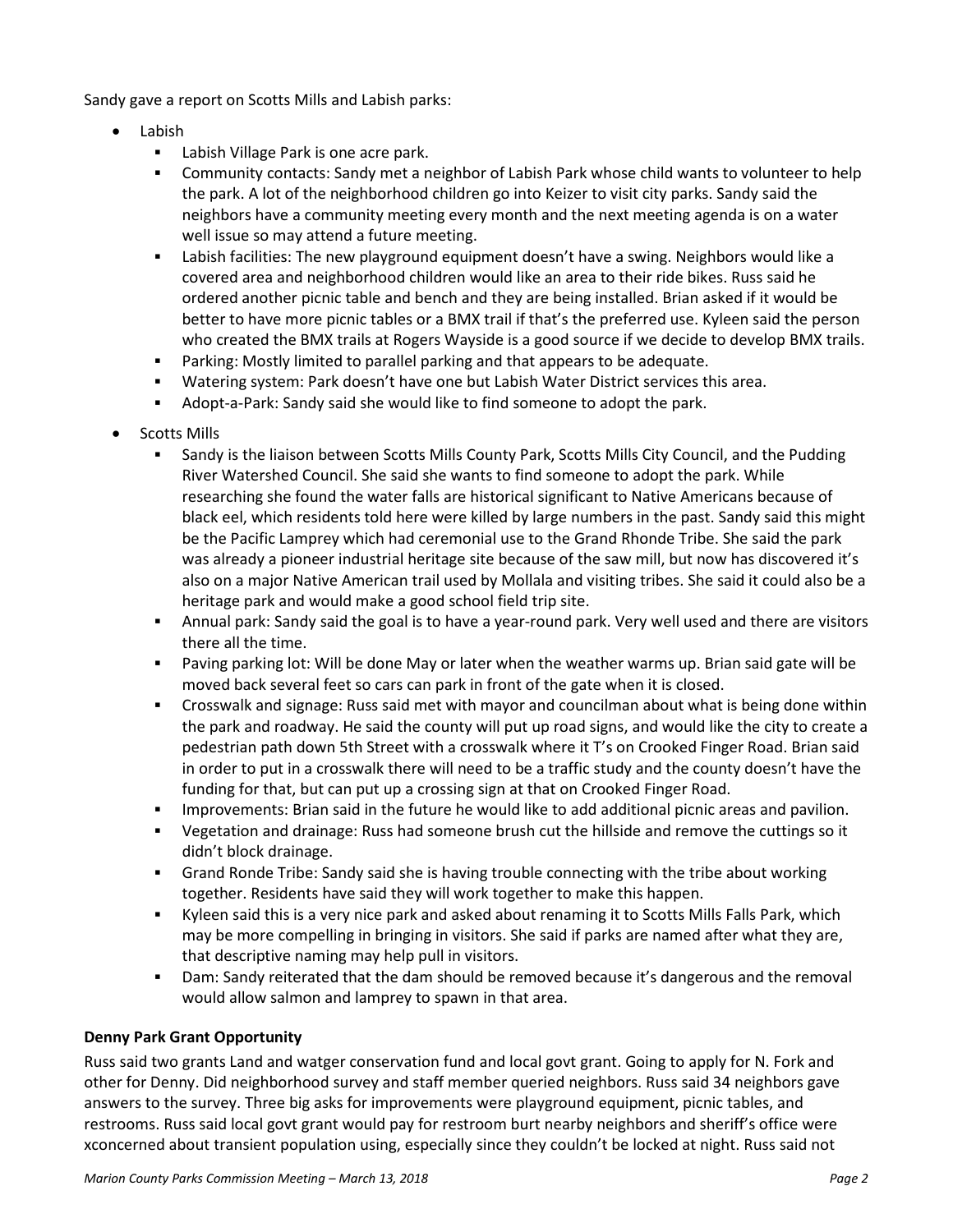applying for another grant but will budget county funds to pay for picnic area (3 tables and BBQ)J, irrigation, lighting, and Brian wants to add an ADA portapotty. Brian said proposing an East Salem Sheriffs Disrict that would pay for deputies dedicated to that area.

# **BUDGET DISCUSSION**

# **Parks Staffing Levels**

Brian said last year the parks program had six seasonal maintenance workers but essentially lost two people because they became fee collectors for parking and camping fees on the North Fork corridor instead of doing maintenance work. He said this year he asked for six maintenance workers and two fee collectors, which will be paid for from fees collected. Brian said he is also asking for a full-time medium equipment operator, who will be responsible for maintaining the parks and will allow Russ to focus more on his work as parks coordinator. He said parks hired a temporary employee in February, which has freed Russ up so he is able to work on grants and other administrative issues. Brian said the total staffing request is 1 full-time medium equipment operator, 6 temporary maintenance workers, and 2 fee collectors. He said this is actually 4 FTE because most of the positions are temporary and the majority of the cost will come from county general fund. Brian said the initial budget presentation is in early April and the department will know after that if the board of commissioners will approve.

Wayne asked Ben if the commission should revisit their current meeting date/time to accommodate Commissioner Brentano's attendance. All agreed they would be willing to do that so Jolene will work with the board's office to identify potential meeting date/time alternatives and will email that information to commission members for a vote.

## **North Fork Improvements**

Russ said BLM did environmental assessment last year and said they could do lot and told staff where they wanted a picnic area. Russ said they wanted another picnic area on county property but that would mean cutting down a lot of trees. He said they did a walk thru and there's an area where trees have burned down and it has a view of the river. BLM said they can put in a gravel pad with removal tables but in order to put in a shelter they would need to do NEPA and that is a yearlong process with any grant funding available in 2020. He said the county will have drawings, designs done and ready, and then can apply for grant.

He said Jerry David and John ? have company that does site surveys for amenities (retired parks staff) and Minto for cxonceptional camping at Minto and to east side of Bear Creek to expand camping (maybe BLM lease). He said will also ask them to go into North Fork Park to do drawing of what that area to show what picnic would look like.

## **North Fork Corridor Updates**

Russ said there have been issues with fee collection on the North Fork corridor. He said the fee collection boxes are being redesigned and will hopefully be tamper-proof. Brian said they have learned a lot from 2017 and the long term strategy is to have a manned fee station for the entire corridor.

## **Auburn Park Update**

Brian said there has been a lot of interest in the six acre Auburn Park property that is adjacent to Auburn Elementary School. He said the park's value is estimated to be \$4 million, and the city doesn't have property that is worth that amount that also meets the county needs. Brian said the parks master plan talks about river access and there is possibly property near the Wheatland Ferry. He said the county recently discovered it has 17 acres within BLM's Fisherman's Bend Park and there is an opportunity to swap that for BLM land adjacent to Bear Creek Park, which will allow the county to expand camping. He said if the swap is possible it will still take years to complete. Brian asked if any commission members knew anyone who has worked on this type of issue and could be a resource. Kyleen said she was a realtor and would put the word out. Wayne said Oregon State